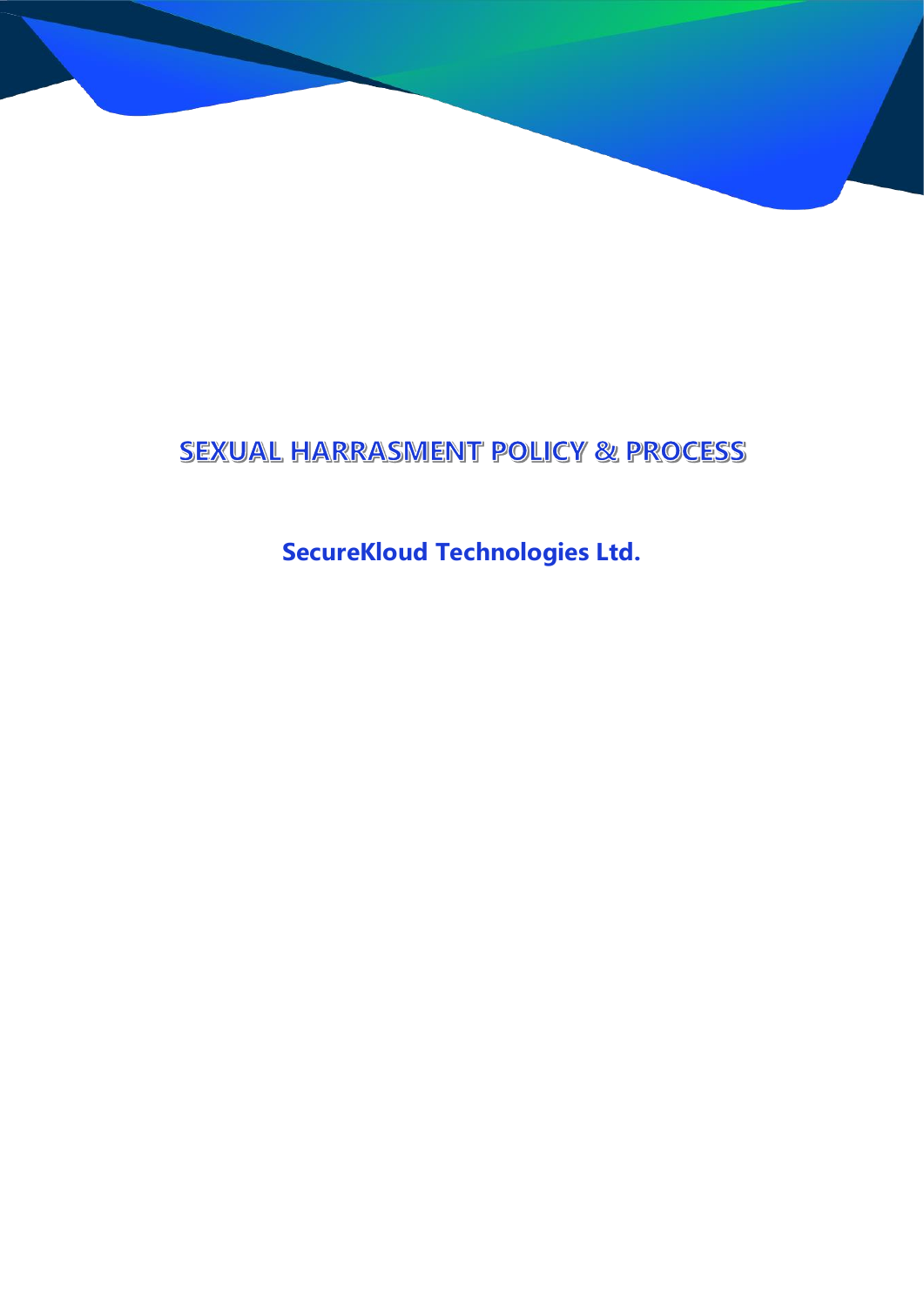| <b>SECUREKLOUD</b> | <b>SEXUAL HARRASMENT</b>    | Doc. Version 2.0 |                  |
|--------------------|-----------------------------|------------------|------------------|
|                    | <b>POLICY &amp; PROCESS</b> | Rev. Date:       | $\mid$ 29-Mar-21 |

## **Document Control**

| <b>Prepared by</b>          | <b>Reviewed by</b> | Recommended by   | <b>Approved by</b>       |
|-----------------------------|--------------------|------------------|--------------------------|
| Work Group – Sexual         | Middle Management  | Department Heads | Executive Vice President |
| Harassment Policy & Process |                    |                  |                          |

## **Document History**

| <b>Version</b> | <b>Date</b> | <b>Changed By</b>               | <b>Change Description</b>  | <b>Remarks</b> |
|----------------|-------------|---------------------------------|----------------------------|----------------|
| 1.0            | 2017        | <b>Team Human Resource</b>      | Original Version           | Approved       |
| 1.1            | 22-Feb-21   | Work Group                      | <b>Initial Version</b>     | Modified       |
| 1.2            | 26-Feb-21   | <b>Department Heads</b>         | <b>Modified Version</b>    | Modified       |
| 2.0            | 29-Mar-21   | <b>Executive Vice President</b> | <b>Recommended Version</b> | Approved       |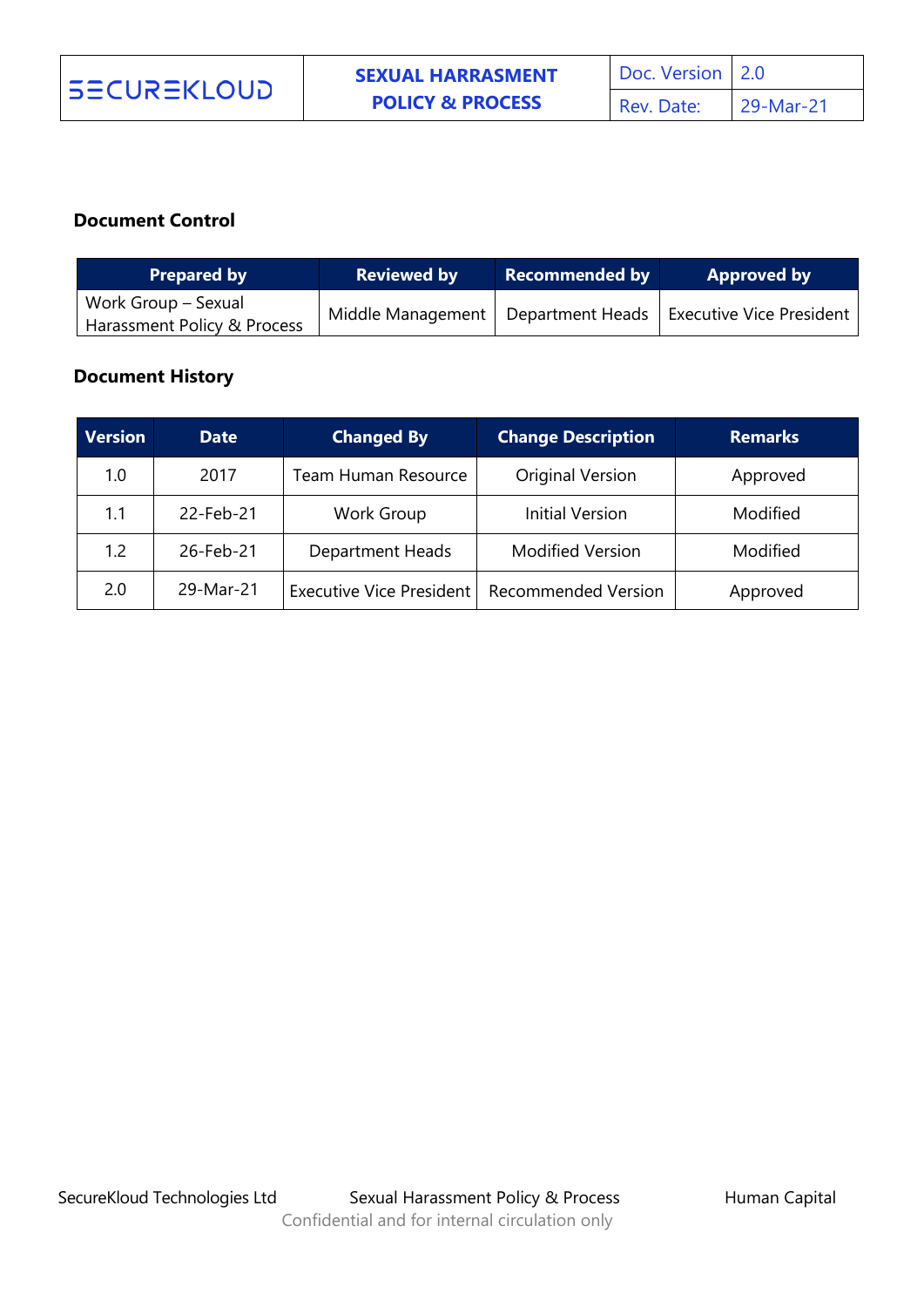## **Objective**

To follow industry best practices and fair standards in its Human Resource Management procedures SecureKloud India adheres to the following Sexual Harassment Prevention Policy in line with "The Sexual harassment of women at workplace (prevention, prohibition & redressal) Act, 2013 ("the Act)

## **Policy Commitment**

 SecureKloud is committed to provide a work environment that ensures every associate is treated with dignity, respect and provided equitable treatment. The Company is also committed to promote a work environment that is conducive to the professional growth of its associates and encourages equality of opportunity. The Company will not tolerate any form of sexual harassment and is committed to take all necessary steps to ensure that its associates are not subjected to any form of harassment.

## **Applicability**

This policy will extend to all associates of the Company including those employed on contractual basis or any internship. The policy also extends to those who are not associates of the Company, such as customers, visitors etc., but are subjected to sexual harassment at the Premises (defined hereinafter) of the Company.

## **Scope**

The scope of the Policy is restricted to the following for all associates:

- i. Business locations of the Company
- ii. Any external location visited by associates due to or during the course of their employment with the Company such as business locations of other companies / entities, guest houses.
- iii. Any mode of transport provided by the Company (or a representative of the Company) for undertaking a journey to and from the locations.

Without any prejudice to the rights of an associate in relation to the above the scope includes, any complaint raised specifically by an associate of the Company due to being subjected to any act of sexual harassment by another associate of the Company.

- i. at any location, including but not limited to the private residences of the aggrieved associate; or
- ii. in any other mode of transport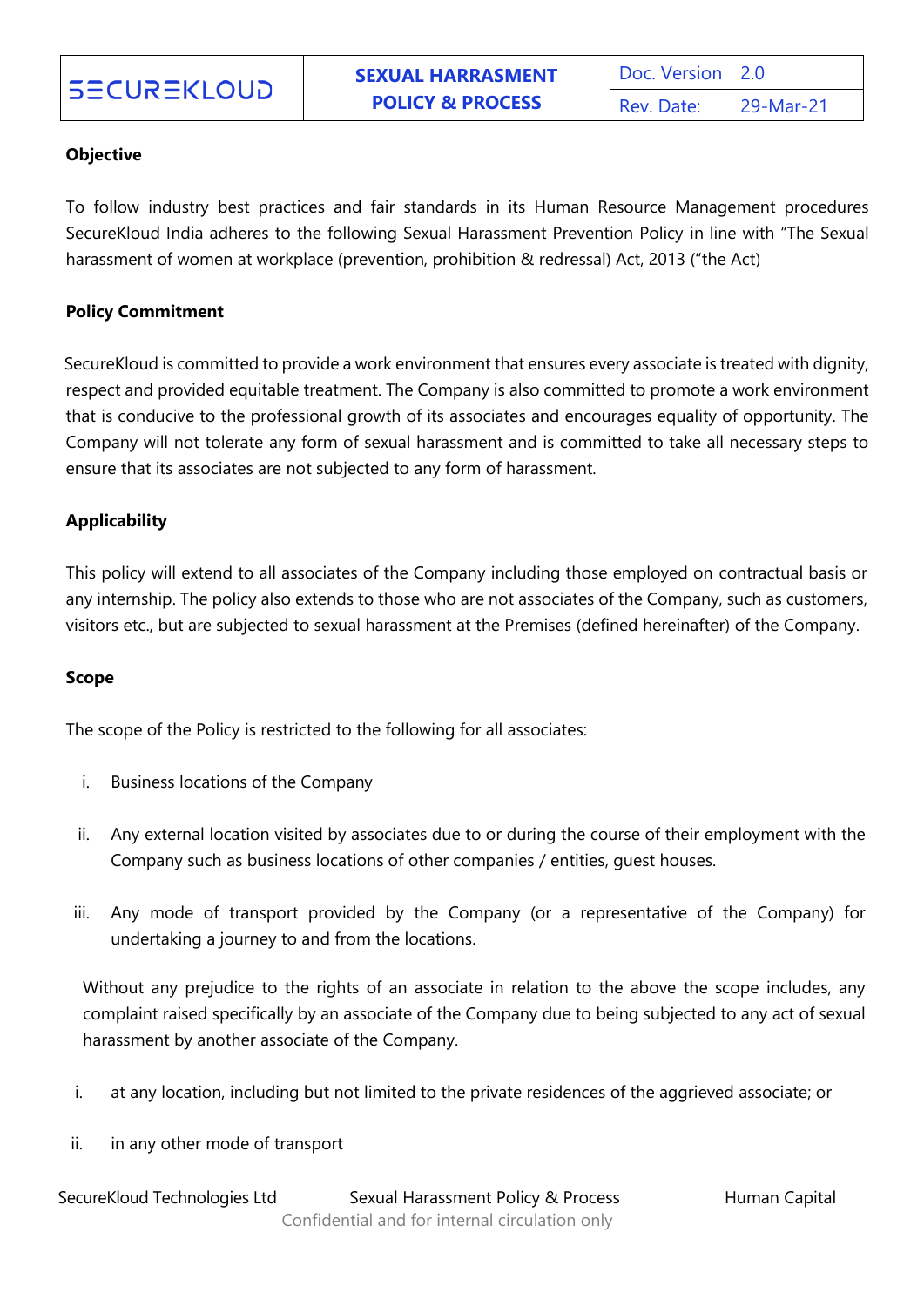#### **Purpose & Definition**

Sexual Harassment includes such unwelcome sexually determined behavior (whether directly or by implication) as:

- I. Physical contact and advances.
- II. A demand or request for sexual favors.
- III. Sexually colored remarks.
- IV. Showing pornography.
- V. Any other unwelcome physical, verbal, or non-verbal conduct of sexual nature.

"Sexual Harassment" would also mean:

- **A. Quid pro quo sexual harassment**, which means something in return for another.
	- In the workplace, quid-pro-quo sexual harassment takes place if sexual favors are asked in exchange for any kind of special treatment on the job. Threatening an associate if he/she does not consent to such sexual advances or favors also amounts to sexual harassment. The act of 'asking' may either be verbal or implied and the 'sexual conduct' may be verbal or physical. But, in either case, it must be unwelcome.
	- Direct or implied requests or offers by any associate for sexual favors in exchange for actual or promised job benefits such as favorable reviews, salary increases, promotions, increased benefits, or continued employment constitutes sexual harassment.

## **B. Hostile work environment includes.**

- Hostile environment sexual harassment occurs when either speech or conduct of a sexual nature takes place and is seen or perceived as offensive and interferes with the work performance of the recipient, or any one or more associates.
- Hostile environment sexual harassment may also include intimidating or retaliation which includes marginalizing someone in the workplace about his / her roles and responsibilities, socially ostracizing (exclusion), intimidating someone physically, psychologically, and emotionally or someone close to or related to the victim.

This is only an indicative list of the possible acts which could be treated as sexual harassment and is not intended to be construed as an exhaustive list.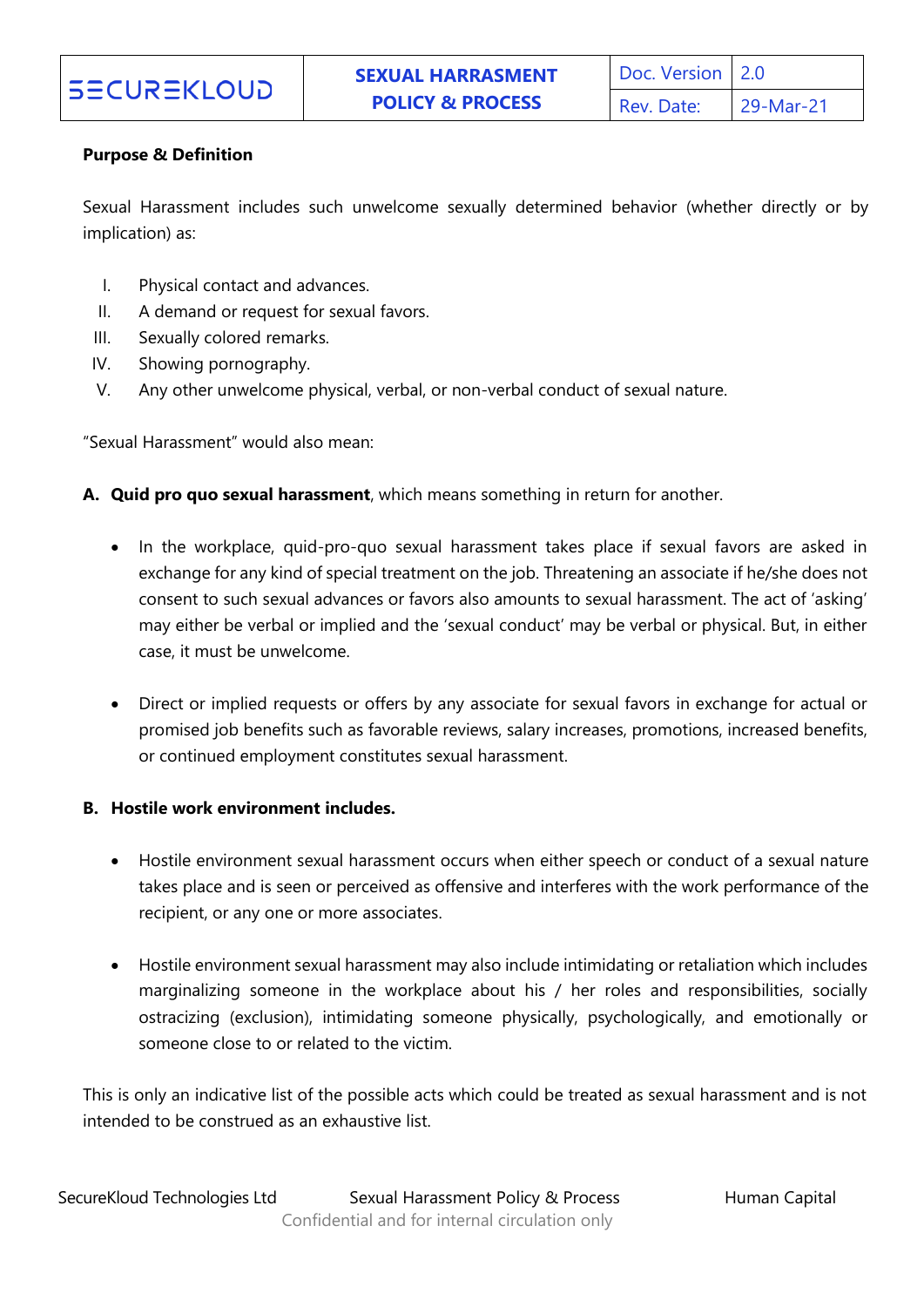## **Prevention Action**

The Company will take reasonable steps to ensure prevention of sexual harassment at work which may include circulating applicable policies and other relevant information to all associates, including to all new joiners.

## **Responsibilities regarding Sexual Harassment**

All associates of the Company have a personal responsibility to ensure that their behaviour is not contrary to this policy. All associates are encouraged to reinforce the maintenance of a work environment free from sexual harassment.

## **Internal Complaints Committee (I.C.C.)**

The Company will have a centralized redressal committee with a representation across SecureKloud India locations, to specifically address any complaints of sexual harassment. The Committee will be nominated by the Executive Vice President and Head Human Resource of SecureKloud India and would be headed by a woman associate.

In accordance with Section 4, the committee shall comprise of:

- Presiding Officer: A woman employed at a senior level in the organization or workplace.
- At least 2 members from amongst employees, preferably committed to the cause of women.
- One external member from Non-Governmental Organization, or persona familiar with the issues relating to sexual harassment.
- Not less than half of the total members would be women.

While the centrally nominated members and the NGO representative will review all cases of sexual harassment reported within the Company, on case-to-case basis, the committees will also co-ordinate preventive activities to create a sexual harassment free atmosphere via:

- Common Info mailers
- Awareness programs

The Chairperson and every Member of the Committee shall hold office for a period not exceeding three years, from the date of their nomination.

The committee members, location Team H.R. representatives and reporting managers will be provided with necessary training inputs to handle such issues effectively and with the required sensitivity and concern.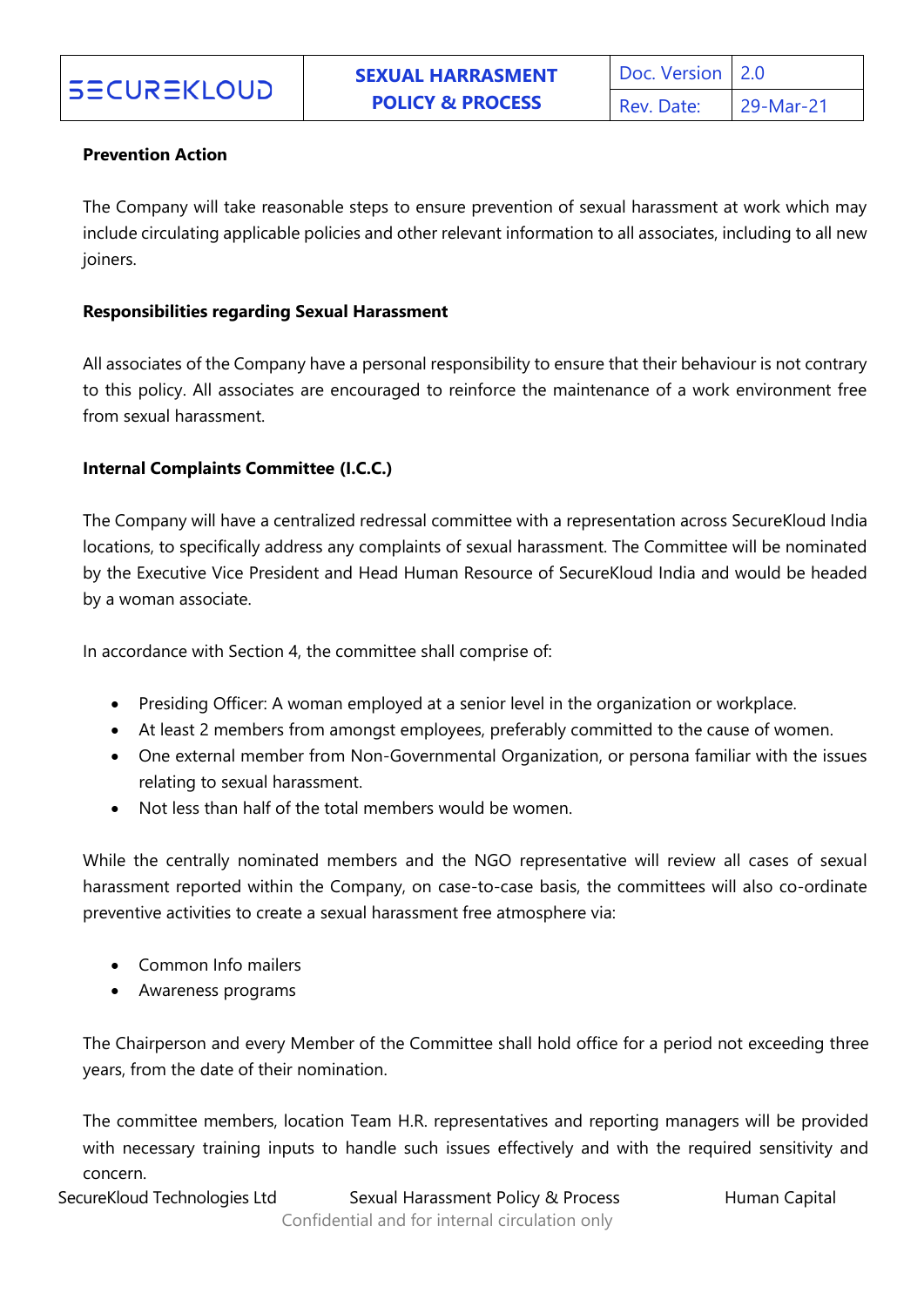| <b>SECUREKLOUD</b> | <b>SEXUAL HARRASMENT</b>    | Doc. Version 2.0 |              |  |
|--------------------|-----------------------------|------------------|--------------|--|
|                    | <b>POLICY &amp; PROCESS</b> | Rev. Date:       | $-29-Mar-21$ |  |

The Complaints Committee is responsible for:

- 1. Receiving complaints of sexual harassment at the workplace.
- 2. Review the complainant's complaint in a fair and objective manner.
- 3. Initiating and conducting inquiry as per the established procedure.
- 4. Submitting findings and recommendations of inquiries.
- 5. Maintaining strict confidentiality throughout the process as per established guidelines.
- 6. Taking appropriate remedial measures to respond to any substantiated allegations of sexual harassment.
- 7. Discouraging and preventing employment-related sexual harassment.

The Complaints Committee is also responsible to:

- Help the complainant and the accused find a way of solving the problem.
- Determine the facts of the case with the individuals concerned and the witnesses, if any, and prepare a report with the findings.
- Be bound in the principle of natural justice and be unbiased in their evaluation.
- Where a settlement has been arrived, the Committee shall record the settlement so arrived and forward the same to the Head Human Resource – to act as specified in the recommendation.
- The Committee shall provide the copies of the settlement as recorded to the complainant and the accused.
- Where a settlement is arrived, no further inquiry shall be conducted by the Committee.

Current nominated members of the committees are given in Annexure A

#### **Procedure**

#### **1. To File a Complaint**

- If any associate believes that (s) / he has been subjected to sexual harassment, such person may file a complaint within 3 months from the date of incident/ last incident with any member of the committee or Team H.R. representative of concerned department or send an email to [harassmentcommittee@securekloud.com.](mailto:harassmentcommittee@securekloud.com) The Committee can take up Complaint after 3 months if it is satisfied with the reasons provided in writing for not making the Complaint within the prescribed timelines.
- The committee member/ Team H.R. representative on receiving a complaint will inform the Committee Head. The Committee Head would arrange for a meeting within 7 days of receipt of the compliant to discuss the complaint raised.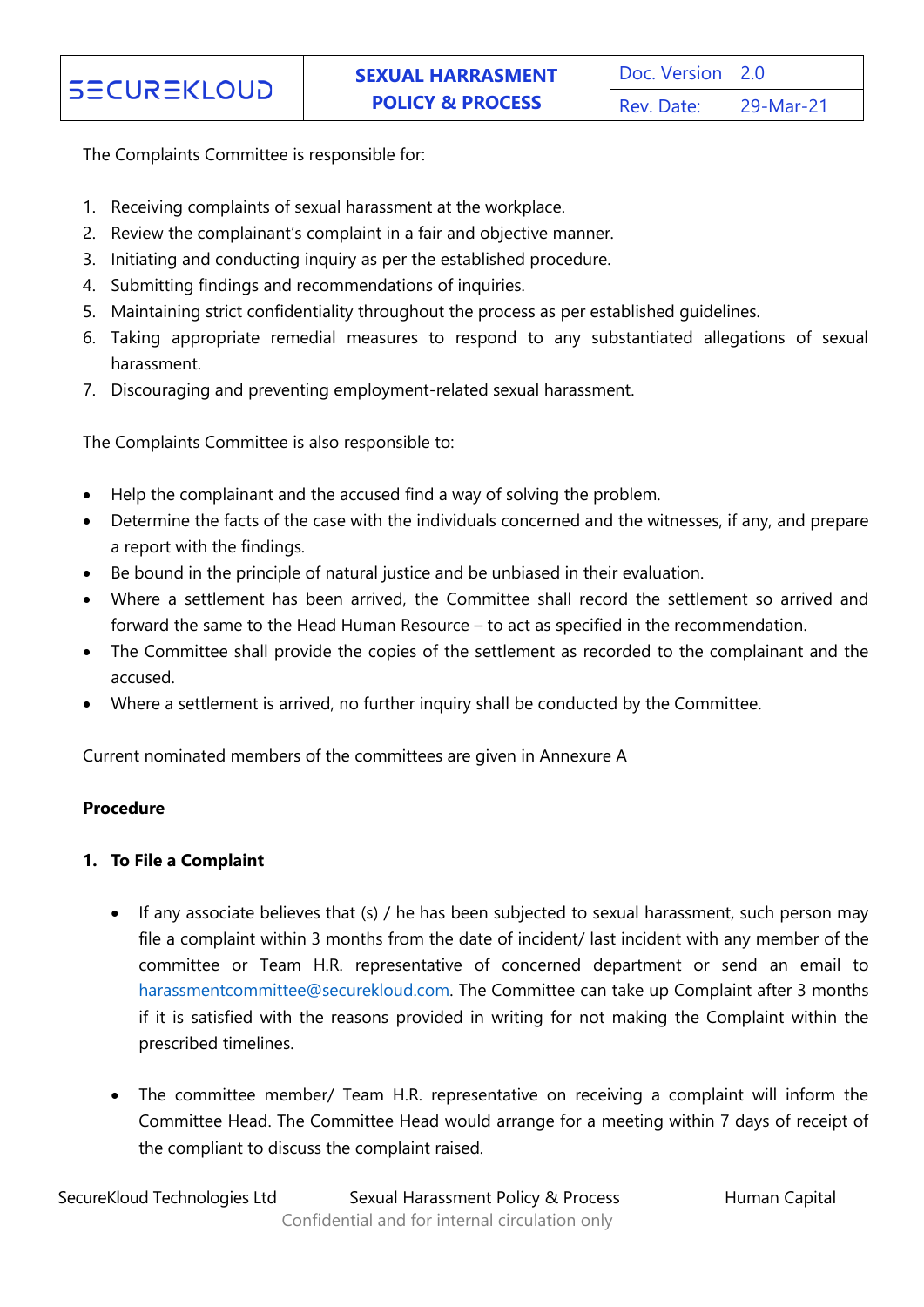- Every attempt will be made to get the Complainant to provide the complaint in writing. The complaint shall include the circumstances giving rise to the complaint, the dates of the alleged occurrences, and names of witnesses, if any. The complaint shall be signed by the Complainant.
- Complaints made anonymously or by a third party must also be investigated to the extent possible.
- If the aggrieved woman is unable to lodge the complaint in account of her incapacity, the following may do so on her behalf, with her written consent: Legal heir, relative or friend, Co-worker.
- Where the aggrieved associate is unable to make a complaint on account of her / his physical or mental incapacity or death or otherwise, her / his legal heir or such other person as may be prescribed may make a complaint within 3 months of the incident.
- If the complaint does not rise to the level of sexual harassment, the Committee may determine to dismiss the complaint without further investigation after consultation with Legal Team.
- The Company shall provide legal assistance to file a complaint under I.P.C. if the harasser is not an associate of the company.

#### **2. Process of Enquiry**

## **Resolution procedure through conciliation in accordance with Section 10:**

- Once the complaint is received, before initiating the inquiry, at the request of the complainant, the committee may, at the request of the complainant, take steps to conciliate the complaint between the complainant and the respondent provided that no monetary settlement shall be made as a basis of conciliation.
- It is made clear to all parties that conciliation in itself does not necessarily mean acceptance of complaint by the respondent. It is a practical mechanism through which issues are resolved or misunderstandings cleared.
- In case a settlement is arrived at, the committee records & reports the same to the employer for taking appropriate action. Resolution through conciliation happens within 2 weeks of receipt of complaint. The committee provides copies of the settlement to complainant & respondent. Once the action is implemented, no further inquiry is conducted.
- The Committee will ask the complainant to prepare a detailed statement of incidents / allegations. The Presiding Officer or any Member of the I.C.C. can render reasonable assistance to the person for making complaint in writing in case they are unable to do so & will be shared with the accused.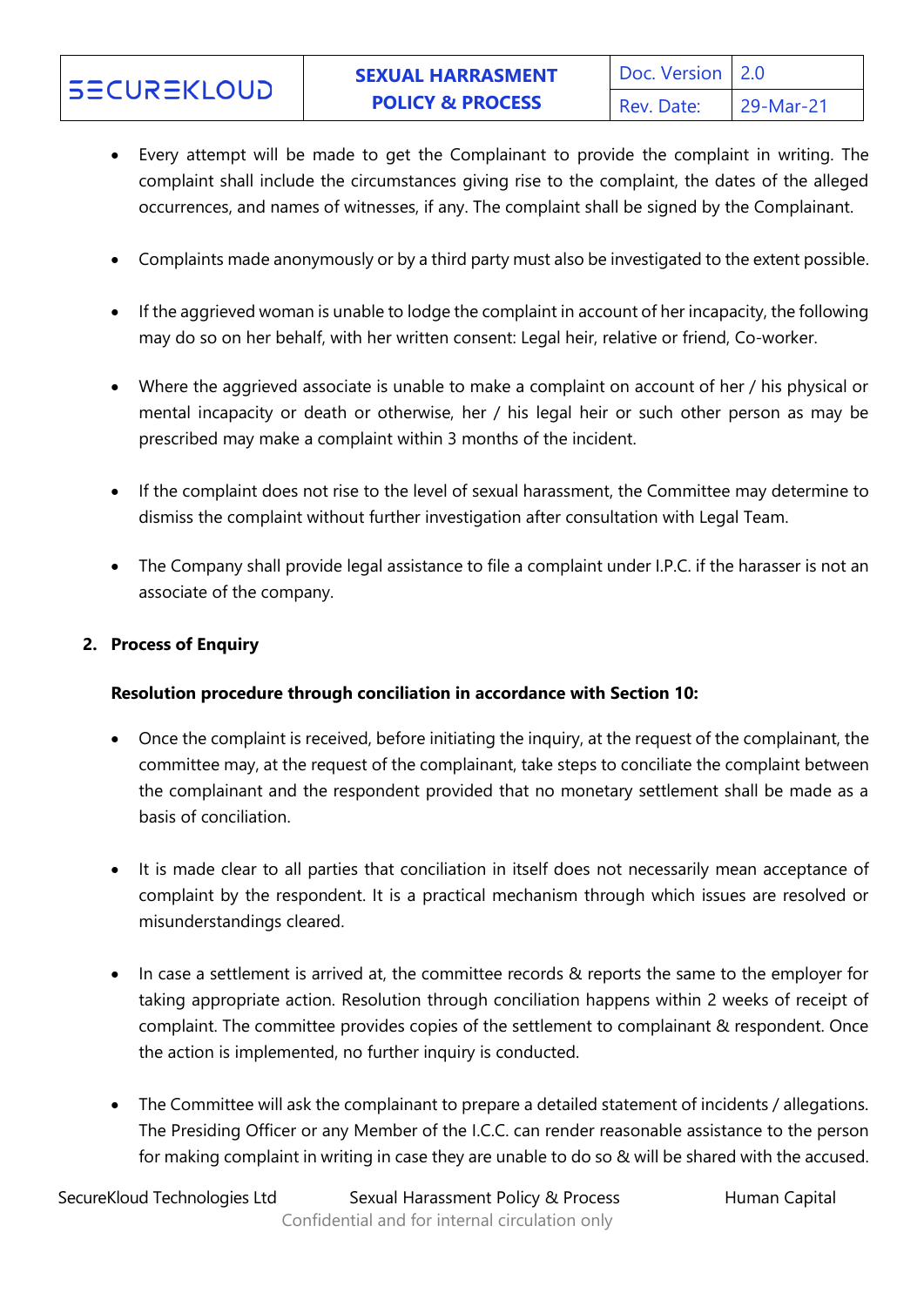|  |  | <b>SECUREKLOUD</b> |  |  |  |
|--|--|--------------------|--|--|--|
|  |  |                    |  |  |  |

- The accused will be asked to prepare a response to the statement of allegations and submit to the Committee within one week.
- The statements and other evidence obtained in the inquiry process will be considered confidential.
- The Committee will organize verbal hearings with the complainant and the accused.
- The Committee will take testimonies of other relevant persons and review the evidence wherever necessary. The committee should ensure that sufficient care is taken to avoid any retaliation against the witnesses.
- During the inquiry process, the complainant and the accused would be expected to refrain from any form of threat, intimidation or influencing of witnesses.
- The committee will conduct inquiry in accordance with the practices of natural justice, i.e. the complainant will be offered to the accused for cross-examination and vice versa.
- The Committee will arrive at a decision after carefully and fairly reviewing the circumstances, evidence, and relevant statements.
- The Committee will ensure confidentiality during the inquiry process and will ensure that while investigating a complaint:
	- a. Both parties will be given reasonable opportunity to be heard along with witnesses and to produce any other relevant documents.
	- b. Upon completion of the investigation, both parties will be informed of the results of the investigation.
- The committee will be empowered to do all things necessary to ensure a fair hearing of the complaint including all things necessary to ensure that victims or witnesses are neither victimized nor discriminated against while dealing with a complaint of sexual harassment. In this regard the committee will also have the discretion to make appropriate interim recommendations in relation to an accused person (pending the outcome of a complaint) including suspension, transfer, leave, change of work location etc.
- The investigation into a complaint will be conducted in such a way as to maintain confidentiality to the extent practicable under the circumstances.

SecureKloud Technologies Ltd Sexual Harassment Policy & Process Human Capital Confidential and for internal circulation only • The committee will investigate, prepare an enquiry report with recommendations within 4 weeks.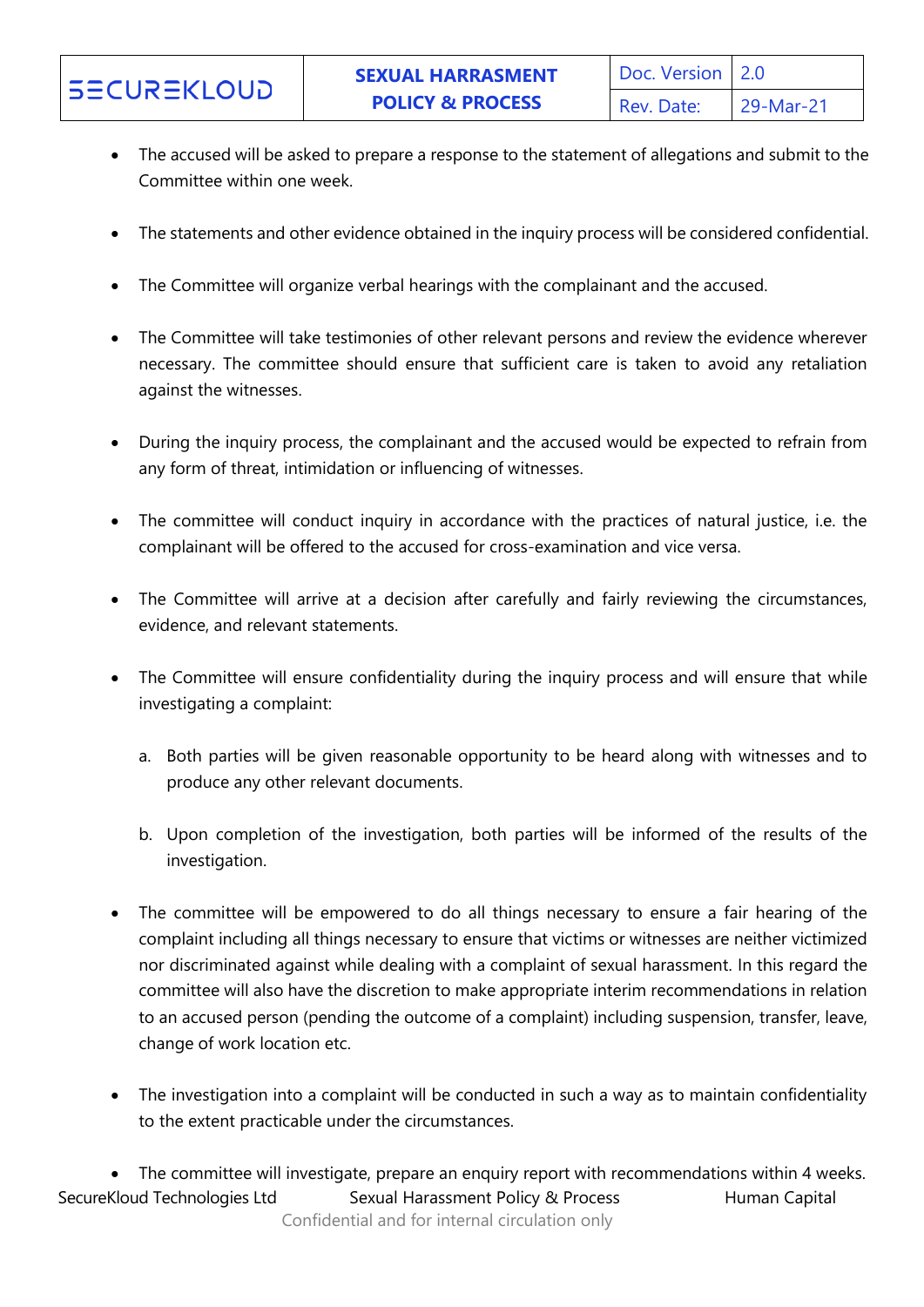#### **3. Decision and Action**

Once the investigation is completed, a determination will be made regarding the validity of the harassment allegations. If it is determined that harassment has occurred; prompt, remedial action will be taken. The Presiding officer must submit the detailed information with the recommendations to the Executive Vice President / Team H.R. Head and agree on the applicable disciplinary action.

The disciplinary action will be carried out by the Team H.R. department in consultation with Executive Vice President. Such disciplinary action may even include transfer, demotion, or termination.

#### **4. Documentation**

The Management shall keep complete and accurate documentation of the complaint, its investigation, and the resolution thereof. The incident would be documented in both the complainant's and the accused's files ensuring confidentiality.

As per the Act, "the employer shall include in its report the number of cases filed, if any, and their disposal under this act in the Annual report of the company or where no such report is required to be prepared, intimate such number of cases, if any, to the district officer."

#### **False Accusations**

- a. The complaint of sexual harassment made by any associate shall be taken up with utmost seriousness by Company. However, there shall be zero tolerance for any false accusation.
- b. If the I.C.C. concludes that the allegation was made with malicious intent or the aggrieved person or any other person making the complaint on behalf of the aggrieved person produced false or forged or misleading documents to prove his / her case, the I.C.C. may recommend action to be taken against the person who has made the complaint, including termination of service. A similar recommendation for taking action would be recommended against any witness whom the I.C.C. concludes that he / she has given false evidence or produced forged or misleading documents.
- c. It is to be noted that this statement is not intended to discourage associates from coming forward with any complaints. SecureKloud Technologies recognizes and expects that some claims may be difficult to prove or support or may not in fact be found to raise to the level of seriousness deemed necessary to constitute Sexual Harassment. These types of complaints will not be false accusations.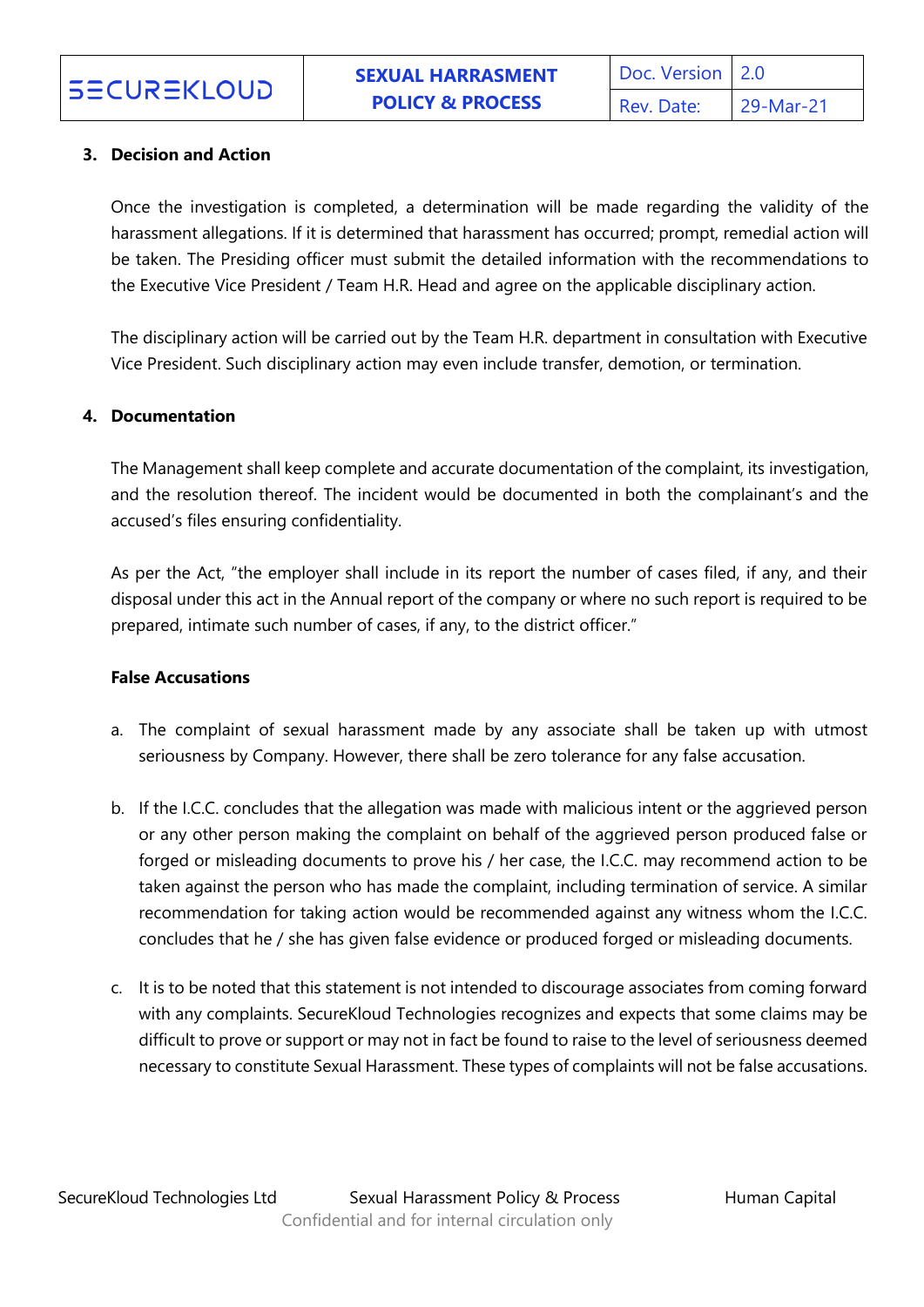#### **Awareness**

- a. All the Associates, Customers, Vendors, Partners and Visitors shall have access to this Policy at any given point of time and clarification related to this Policy shall be addressed by the Team H.R.
- b. A brief shall be given to all existing associates regarding the features of this Policy immediately on formulation of the Policy and to new associates in SecureKloud Technologies during their initial Induction.
- c. Company shall also display conspicuously at the workplace, the penal consequences of indulging in acts that may constitute sexual harassment and the composition of the I.C.C.

#### **Protection to Complainant / Victim**

The Company is committed to ensuring that no associate who brings forward a harassment concern is subject to any form of reprisal. Any reprisal will be subject to disciplinary action.

The Company will ensure that the victim or witnesses are not victimized or discriminated against while dealing with complaints of sexual harassment.

However, anyone who abuses the procedure (for example, by maliciously putting an allegation knowing it to be untrue) will be subject to disciplinary action.

## **Confidentiality**

The Company understands that it is difficult for the victim to come forward with a complaint of sexual harassment and recognizes the victim's interest in keeping the matter confidential.

To protect the interests of the victim, the accused person and others who may report incidents of sexual harassment, confidentiality will be maintained throughout the investigatory process to the extent practicable and appropriate under the circumstances.

#### **Access to Reports and Documents**

All records of complaints, including contents of meetings, results of investigations and other relevant material will be kept confidential by the Company except where disclosure is required under disciplinary or other remedial processes.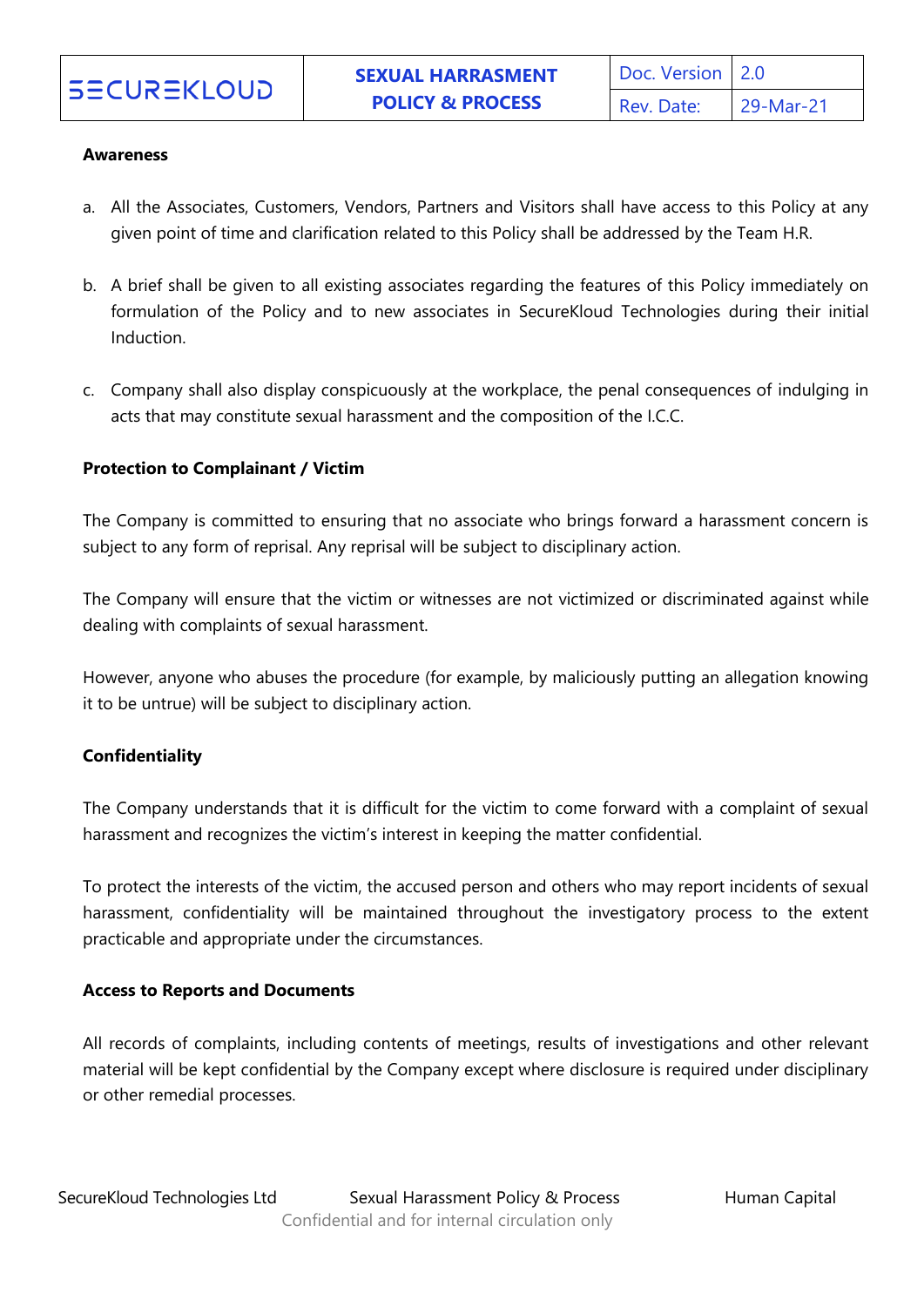## **Responsibility of Associates**

The below is only an indicative list of basic Do's & Don'ts and is not to be construed as an exhaustive list.

## **Do's**

- Know SecureKloud Technologies Anti-Sexual Harassment Policy.
- Be aware of inappropriate behaviors and avoid the same.
- Say "NO" if asked to go to places, do things or participate in situations that make you uncomfortable.
- Trust your instincts. Walk away from uncomfortable situations.
- Say "NO" to offensive behavior as soon as it occurs.
- Refrain from taking discriminatory actions or decisions which are contrary to the spirit of this policy.
- Maintain confidentiality regarding any aspect of an inquiry to which they may be party to.

## **Don'ts**

## **Verbal Harassment**

- Sexually suggestive comments or comments on physical attributes.
- Offensive language that insults or demeans a colleague, using terms of endearment.
- Singing or humming vulgar songs.
- Requests for sexual favors, sexual advances, coerced acts of a sexual nature.
- Requests for dates or repeated pressure for social contact.
- Discussing sexual activities, sexual prowess or intruding on the privacy of an associates.
- Sexually colored propositions, insults, or threats.
- Graffiti in the office premises.

## **Non-verbal harassment**

- Offensive gestures, staring, leering, or whistling with the intention to discomfort another.
- Even if not directly done to a particular individual, uttering a word, making a gesture, or exhibiting any object with the intention that such word, gesture, or object be heard or seen by associates.
- Sounds, gestures, display of offensive books, pictures, cartoons, magazines, calendars, or derogatory written materials at one's workplace.
- Showing or mailing pornographic posters, Internet sites, cartoons, drawings.
- Suggestive letters, phone calls, SMS, electronic instant messaging, or e-mail messages.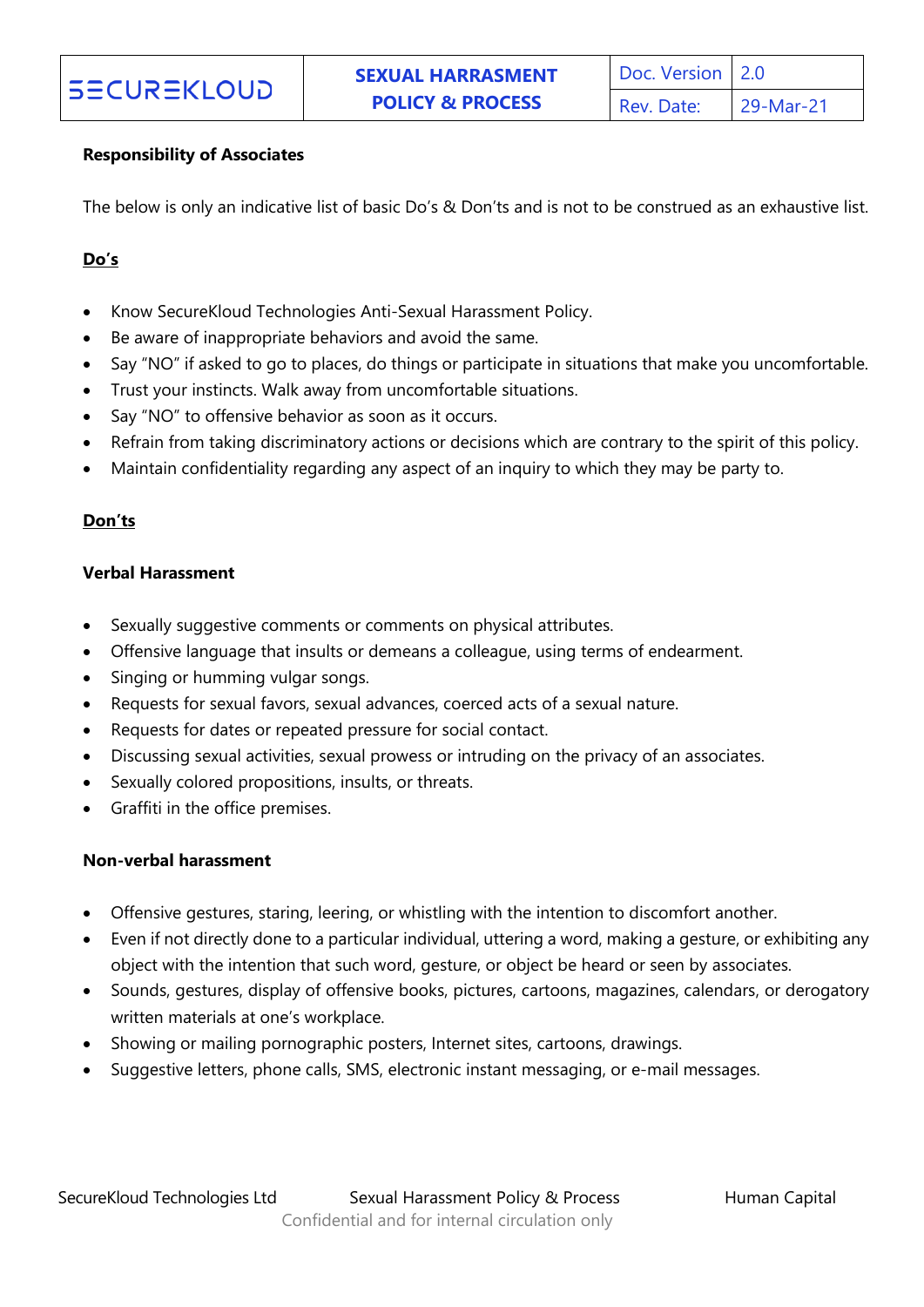#### **Physical harassment**

- Physical contact or advances.
- Intentional touching of the body e.g. Hugs, kisses, brushing, pinching that make others uncomfortable.
- Any displays of affection that make others uncomfortable or are inappropriate at the workplace.

## **General Instructions**

- Any information relating to conciliation and inquiry proceedings, recommendations of the Committee and the action taken shall not be published, communicated, or made known to the public, press / media in any manner.
- Where any person entrusted with the duty to handle or deal with the complaint, inquiry or any recommendations or action to be taken, contravenes, he / she shall be liable for action as per the company's disciplinary policy.

## **Approving Authority**

Any exceptions or deviations or revision must be approved by recommended by the I.C.C. and approved by the Executive Vice President of the company before such an exception on deviation is made. Any revision of this policy must also be approved by the Executive Vice President before it becomes effective. Any question of interpretation or applicability of any aspect of this policy will be settled by the Head of the Human Resource Department.

The above policy supersedes all existing systems and procedures prevailing in the organization and this comes into effect from 29-Mar-21.